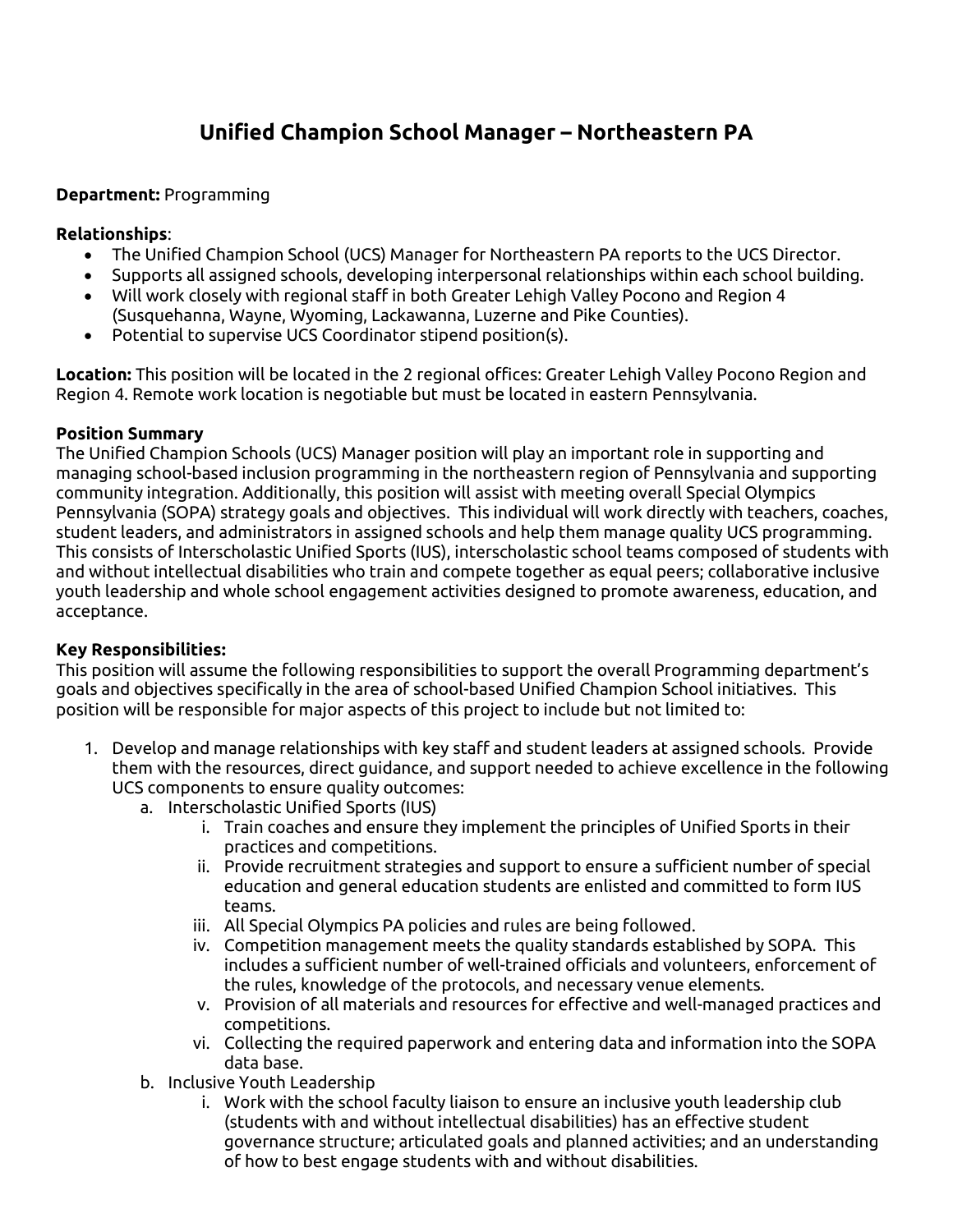- ii. Provide guidance and resource support to ensure the UCS program objectives are being met.
- c. Whole School Engagement Activities
	- i. Ensure the school is doing a minimum of two and preferably three school-wide engagement activities led by students which promote education and awareness about inclusion, social justice through sports, anti-bullying, and other school-climate focus areas.
	- ii. Provide the necessary guidance, resources, and materials for successful outcomes.
	- iii. Have the inclusive youth leadership club conduct these activities with other groups in the school such as the student council.
- d. School Sustainability
	- i. Engage the inclusive youth leadership club in a fundraising activity to support UCS such as a Cool Schools Polar Plunge.
	- ii. Help develop plans to meet an established goal by enlisting the involvement of other students and groups throughout the school.
	- iii. Share registration materials and actively promote ideas and best practices.
- 2. Community Integration
	- a. Create/update resource materials on a yearly basis to include transition between grade levels as well as from school to community program.
	- b. Work with SOPA Regional staff and local program volunteers to develop local transition plans in line with the SOPA Strategic Plan.
	- c. Develop tracking system and report out bi-annually.
- 3. Fulfill the following additional responsibilities for Special Olympics PA and UCS:
	- a. Grant reporting
		- i. Manage monthly UCS grant report.
	- b. Expense/Budget management
		- i. All expenses will be filed with SOPA and appropriate grants.
	- c. Other duties as assigned

## **Qualifications**:

- Project management experience with proven ability to work and collaborate in diverse environments; ability to multi-task and meet deadlines in a fast-paced, ever-changing environment
- Ability to work and communicate effectively with teachers and high school students with and without intellectual disabilities
- Demonstrated successful experience motivating, leading, and engaging teachers and students
- An understanding and background in sports management and inclusion programming
- Excellent presentation and communication skills, both verbal and written
- Strong computer skills, proficient in use of Microsoft Office software
- Bachelor's degree in education, sports management, leadership or related field preferred, but not required
- Experience working in school-based environments or programs is beneficial
- Willing to chaperone youth with and without intellectual disabilities
- Willingness to travel primarily throughout western Pennsylvania

## **Minimum Requirements:**

- Position is professional, full-time, non-exempt with benefits
- Flexible schedule to include limited nights and weekends with overnight travel as needed to support initiatives
- Have own reliable transportation, good driving history, and valid driver's license